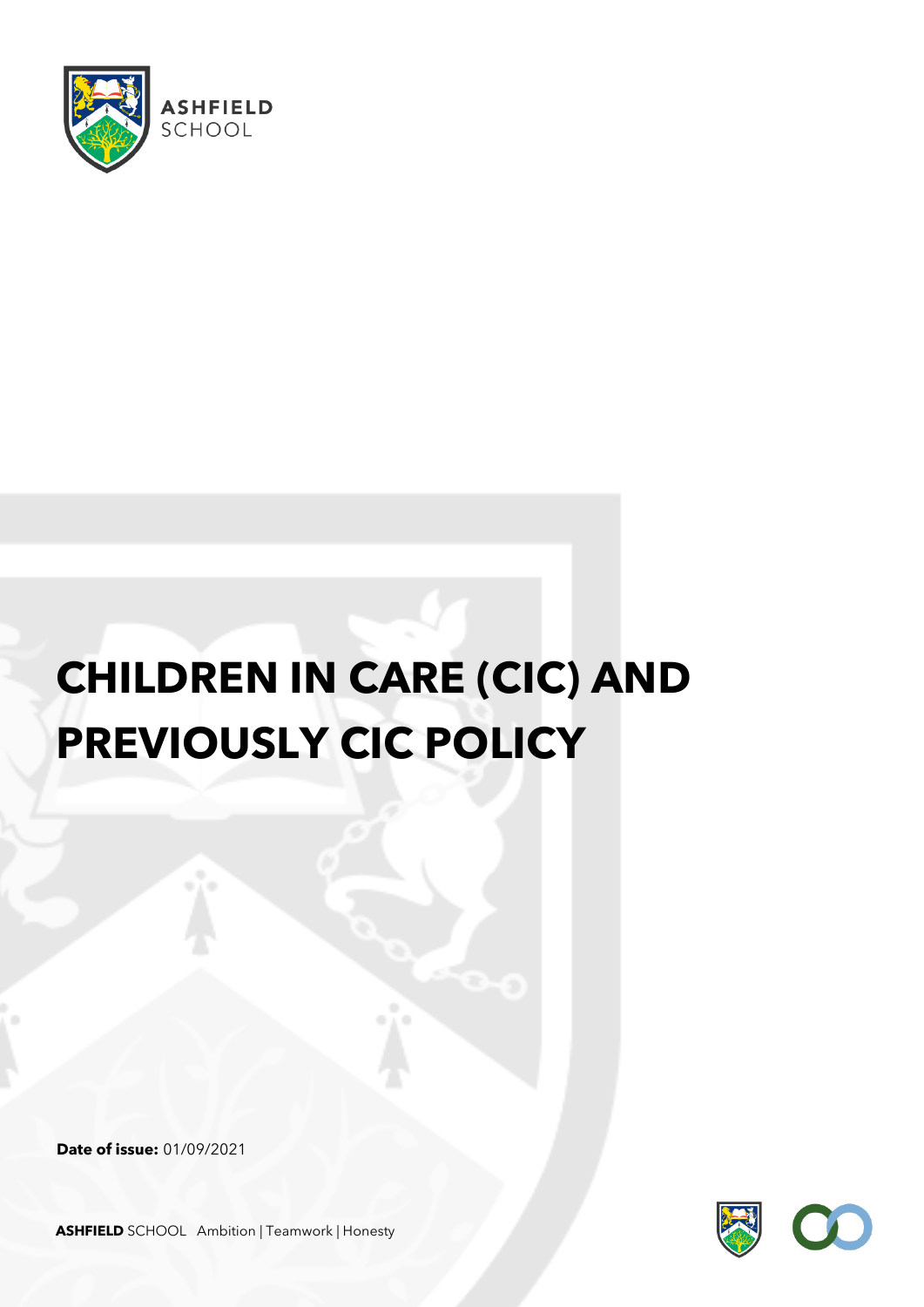# **Introduction**

Ashfield School is committed to providing quality education for all of its students, based on equality of access, opportunity and outcomes. This policy includes requirements set out in "Promoting the education of Children in Care" (CIC)

Deputy Headteacher, Mr Derek Nicholls is the Designated Teacher for Ashfield School

CIC Welfare Officer, Kerry Barnes works closely with Mr Nicholls and is Ashfield School's point of contact for LCIC, their carers and any other professionals working with the CIC.

Designated Governor, Mr Shaun Pollard is the link Governor for CIC.

This Policy will be reviewed by Designated Teacher, Mr Nicholls on a regular basis to ensure it remains current and incorporates all revisions made to local or national guidance. This policy as a minimum will be reviewed once a year during the Autumn term, provided to the Governing Body for approval and sign off at the first Autumn Term meeting.

| <b>Name</b>             | <b>Contact Details</b>               |
|-------------------------|--------------------------------------|
| Mr Derek Nicholls       | 01623 455000                         |
|                         | Derek.nicholls@ashfield.notts.sch.uk |
| Mrs Kerry Barnes        | 01623 45500                          |
|                         | Kerry.barnes@ashfield.notts.sch.uk   |
| Mr Shaun Pollard        | 01623 455000                         |
|                         | Shaun.pollard@ashifled.notts.sch.uk  |
|                         | 0300 500 80 90                       |
| Outside of office hours | 0300 456 4546                        |
|                         |                                      |

Children in Care – CIC - are one of the most vulnerable groups in society and it is nationally recognised that there is considerable educational underachievement when compared to their peers

For example, they may experience:

- A high level of disruption and change in school placements
- Lack of involvement in extracurricular activities
- Inconsistent or no attention paid to homework

This may result in:

- Poor exam success rates in comparison with the general population
- Underachievement in further and higher education

The majority of children who remain in care are there because they have suffered abuse or neglect. The 'Every Child Matters': Change for Children programme aims to improve outcomes for all children. To date the outcomes achieved by CIC have been unacceptably poor and the Government is committed to addressing this disparity. As corporate parents we all have a part to play in this by vigorously applying the principles of good parenting by:

- giving priority to education
- listening to children
- providing stability and continuity
- taking corporate responsibility
- promoting inclusion
- raising standards
- intervening early



**ASHFILED** SCHOOL Ambition | Teamwork | Honesty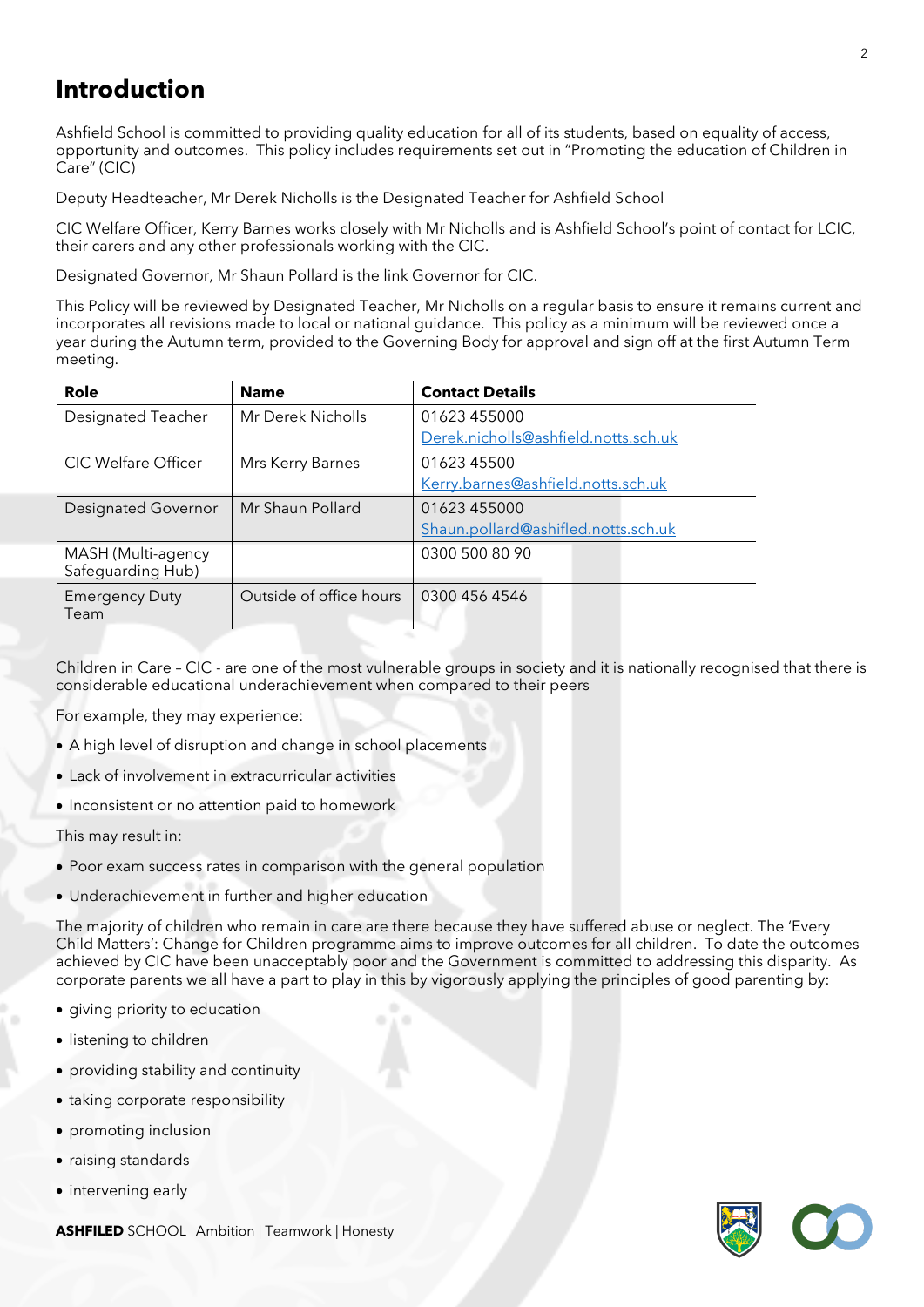• celebrating success

# **Our Aims**

With regards to CIC aims of Ashfield School are to:

- Ensure that all CIC have access to a broad, balances and inclusive curriculum
- Provide a differentiated curriculum appropriate to the individuals needs and abilities
- Ensure that CIC take as full a part as possible in all school activities
- Ensure that carers, social workers/child practitioners of CIC are kept fully informed of their child's progress and attainment
- Ensure that CIC are involved in decisions affecting their future provisions

# **Policy**

Under the Children Act 1989 a child is legally defined as 'CIC' by a local authority if he or she:

- Is provided with accommodation for a continuous period of more than 24 hours
- Is subject to a care order
- Is subject to a placement order

# **Procedure**

# **Admissions**

Ashfield School believes that the admissions criteria should not discriminate against CIC. It is vital that these students receive a positive welcome. If necessary CIC students may need to be offered additional support and pre-entry visits to help the student settle.

#### **Inclusion**

This policy recognises the entitlement of all pupils to a balanced, broadly based curriculum and reinforces the need for teaching that is fully inclusive. Ashfield School will ensure that appropriate provision is made for all CIC. The Governing Body will ensure that the school makes appropriate provision for all CIC.

# **The PEP (Personal Education Plan)**

All young people who are CIC must have a PEP, this may also be referred to as an ePEP, an electronic version of a PEP. The PEP must be used to support personalised learning of the child. CIC children will require their PEP to be reviewed according to their needs. The young person's views will be sought and noted on the PEP. The school will work with other professionals and the child's carers to use the PEP to support the child's educational needs, raise the child's aspirations and improve their life chances.

# **Record Keeping**

The Designated Teacher will know who all of the CIC children are and will have access to their relevant contact details including, carers and social workers. The Designated Teacher will also know about any CIC placed in the school from other authorities. A child's CIC and status will be recorded in SIMS.

A report to Governors is prepared annually and throughout the year governors are informed of CIC numbers and any concerns are highlighted.

#### **Allocation of Resources**

Ashfield School ensures that resources are allocated to support appropriate provision for CIC, meeting the objectives set out in this policy.

# **Staff Development**

Ashfield School encourages staff to attend courses that help them to acquire the skills needed to support CIC. Part of the Designated Teacher's role is to develop awareness of issues associated with CIC.



**ASHFILED** SCHOOL Ambition | Teamwork | Honesty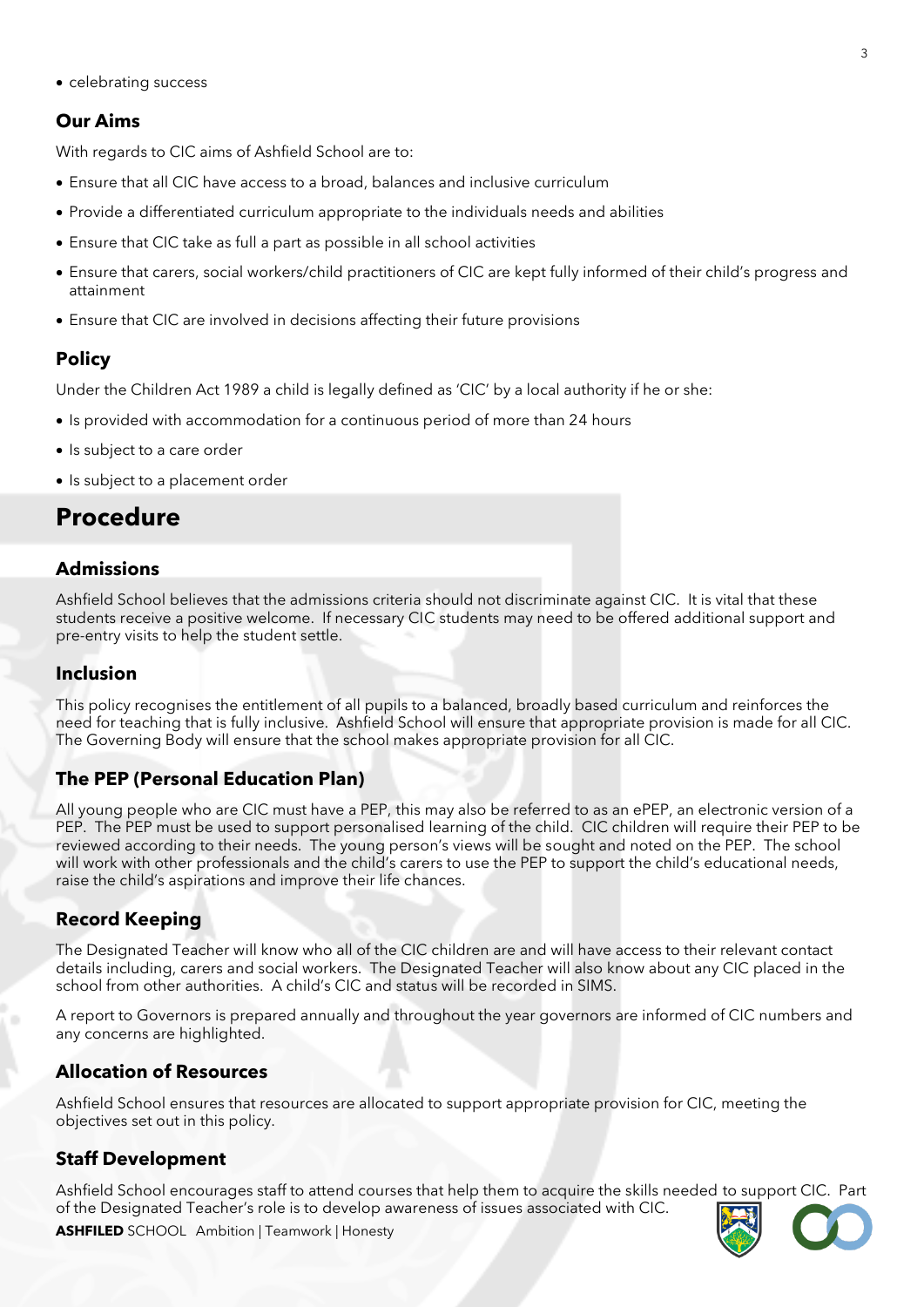## **Partnership with parents/carers and care workers**

Ashfield School firmly believe in developing a strong partnership with parents/carers and care workers to enable CIC children to achieve their potential. Review meetings are an opportunity to further this working partnership.

### **Links with external agencies/organisations**

Ashfield School recognises the important contribution that external support services make in supporting CIC. Colleagues from the following support agencies may be involved with individual CIC:

- CIC Team in Local Authorities
- Educational Psychologists/wider SEN team
- CIC nurses
- NHS and other addiction/abuse services
- CAMHS, child psychologists
- Social Care worker/community care worker/child practitioner
- Residential childcare worker
- Youth offending services
- Outside Education providers
- Voluntary sector agencies such as Young Minds

#### **The Role of the Designated Teacher**

- To lead in promoting the educational achievement of every CIC on our school role
- To take lead responsibility for ensuring staff understand the things which can affect how CIC learn
- To ensure there is effective induction for CIC starting school, new to Ashfield School and new to care
- To ensure that transition to the next phase of education are supported effectively, including careers advice and guidance.
- To ensure that there are no barriers to CIC accessing the general activities and experiences our School offers to all of its pupils.
- Promoting a culture in which CIC:
	- Are able to discuss their progress and be involved in setting their own targets, have their views taken seriously, and are supported to take responsibility for their own learning
	- Are prioritised in any selection of pupils who would benefit from one-to-one tuition, and that they have access to academic focused study support
	- Are encouraged to participate in school activities and in decision making within our school and the care system
	- Believe they can succeed and aspire to further and higher education or highly skilled jobs
	- Can discuss difficult issues (such as SEND, bullying, attendance) in a frank manner with a sympathetic and empathetic adult
- To be a source of advice for teachers regarding appropriate differentiation
- To work promptly with CIC and their carers to
	- Promote good home school links
	- Support progress by paying particular attention to effective communication with carers and other professionals
	- Encourage high aspirations and working with the child to plan their future success and fulfilment
	- To have lead responsibility for the development and implementation of CIC children's PEP within school in partnership with others as necessary